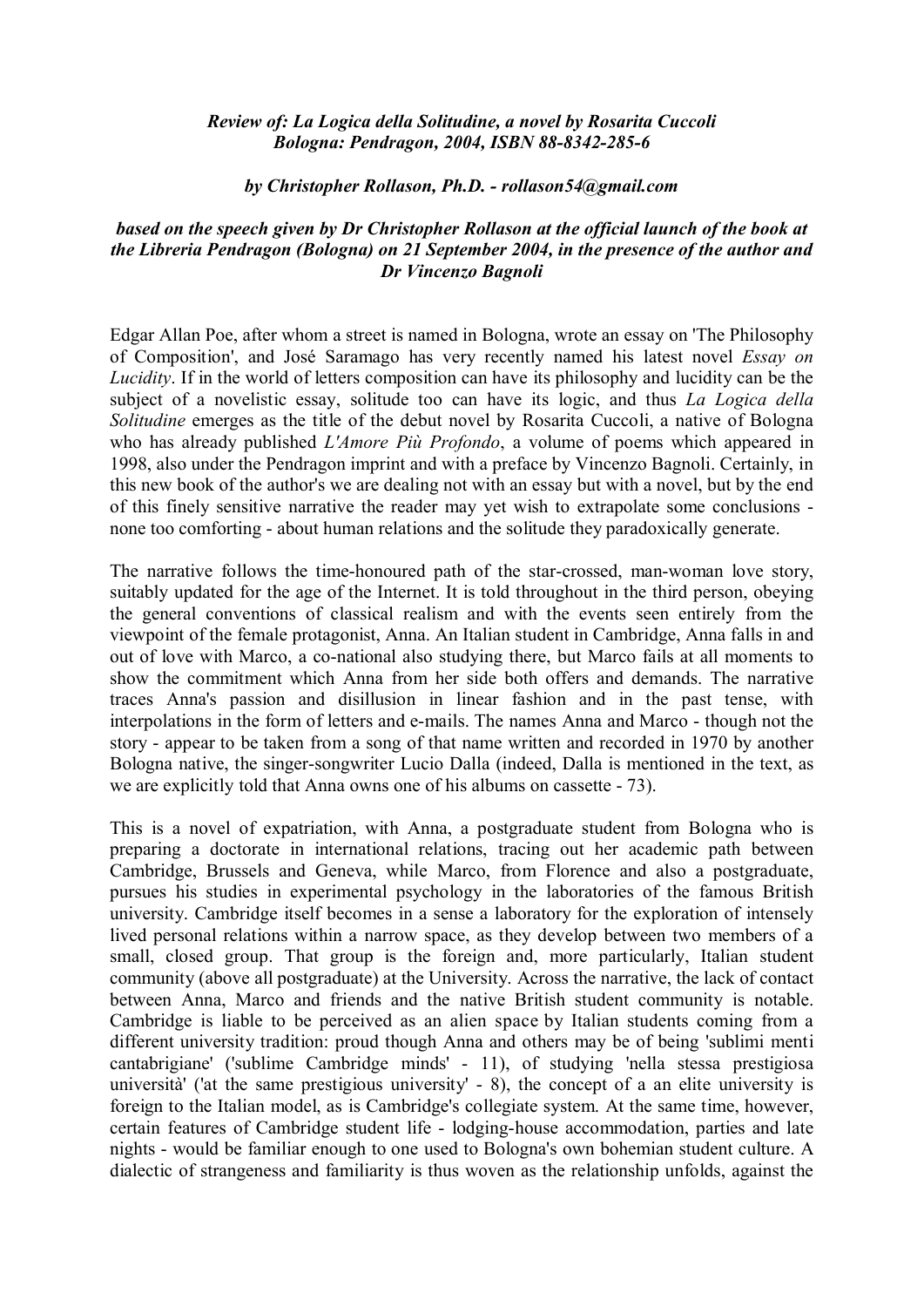backdrop of a Cambridge made concrete by frequent evocation of the toponyms of university and city - Madgalene (Anna's college), Trinity Hall (Marco's college), the Downing Site, the Backs, Jesus Lane, Round Church Street, Trumpington Street, and, indeed, more plebeian city locations such as the Grafton Centre.

Expatriation meets modernity in a relationship that is structured as much around e-mails as it is around physical encounters. Anna and Marco do not see each other every day, but their e-mail exchanges ensure the relationship's continuity, if not its harmony, for as long as it lasts. Internet communication thus paradoxically serves to link two people who live not on different sides of the world but near each other, in the same city and the same milieux. From Anna's side at least, the apparently cold and neutral world of the computer environment becomes charged with emotion, as whenever she opens her mailbox she wonders if she will find a message from Marco - and if so, what manner of message: 'Anna si precipitò a occupare uno dei due computer nel corridoio laterale per controllare l'e-mail. Scoprì che Marco le aveva scritto, diceva di aver passato una bella serata e la invitava a cena per ricambiare l'invito, questa volta, però, a casa da lui. Com'era accaduto per il precedente messaggio, Anna lo rilesse immobile sulla sedia per un numero imprecisato di volte' ('Anna rushed to occupy one of the two computers in the side corridor and check her e-mail. She discovered that Marco had written, saying he'd had a nice evening and inviting her back to dinner, this time at his place, As with the previous message, Anna re-read it, motionless in her chair, an indeterminate number of times' - 18). To a sensitivity like Anna's, an e-mail message becomes a text to be re-read, returned to, excavated between the lines, endlessly interpreted and kept in the memory as a cherished good.

*La Logica della Solitudine* seems, indeed, with Anna's delicate and observant sensibility at its centre, a clear instance of what might be called 'female writing'. This novel could hardly have been written by a man: the reader discovers a seeing eye that looks inward, giving priority to the inner world of thoughts and sensations and colouring the outer world with the hues of emotion. The text offers the portrait of a woman - an intellectual and reflective career woman, certainly, but above all a feeling being - of her occupations, habits and tastes, as well as her beliefs and aspirations in the sphere of human relations. Anna is a woman of depth and spirituality, 'più anima che corpo' ('more spirit than body' - 63), prone to self-analysis: 'Anna era incapace di essere superficiale, suo malgrado, tutto in un modo o nell'altro la coinvolgeva. Dai più quel suo stato mentale e psicologico veniva definito "sensibilità" o addirittura ipersensibilità, enfasi che implicitamente doveva indicare una dote quasi soprannaturale riservata a pochi' ('Anna was incapable of being superficial - despite herself, everything touched her, one way or another. Most people defined her mental and psychological state as "sensitivity" or even hypersensitivity, an emphasis which, implicitly, had to indicate a virtually supernatural gift reserved to a chosen few' - 38). We are in the presence of a certain type of female literary production characterised by clarity of introspection, as the reader watches the ever-vigilant Anna 'osservare lo spettacolo della sua vita' ('observe the spectacle of her life' - 88): the literary critic might here wish, through more detailed textual study, to place Rosarita Cuccoli's writing in the tradition marked out by the likes of Virginia Woolf and Marguerite Duras, or, further afield, by Clarice Lispector in Brazil or Rosario Castellanos in Mexico. The sentences are coolly and carefully balanced, with a few laconically expressive words managing to bear the maximum weight of emotion without collapsing, as thus: 'Di notte si girava e rigirava nel letto in un vortice di pensieri, Marco era su ogni lato. Ossessione, senza dubbio, ma insieme ad essa anche orgoglio, rifiuto del rifiuto, inaccettabile perdita di potere. E se invece fosse stato più semplicemente un legame, tanto più forte perché senza senso?' ('At night she turned round and round in her bed in a whirlpool of thoughts. Marco